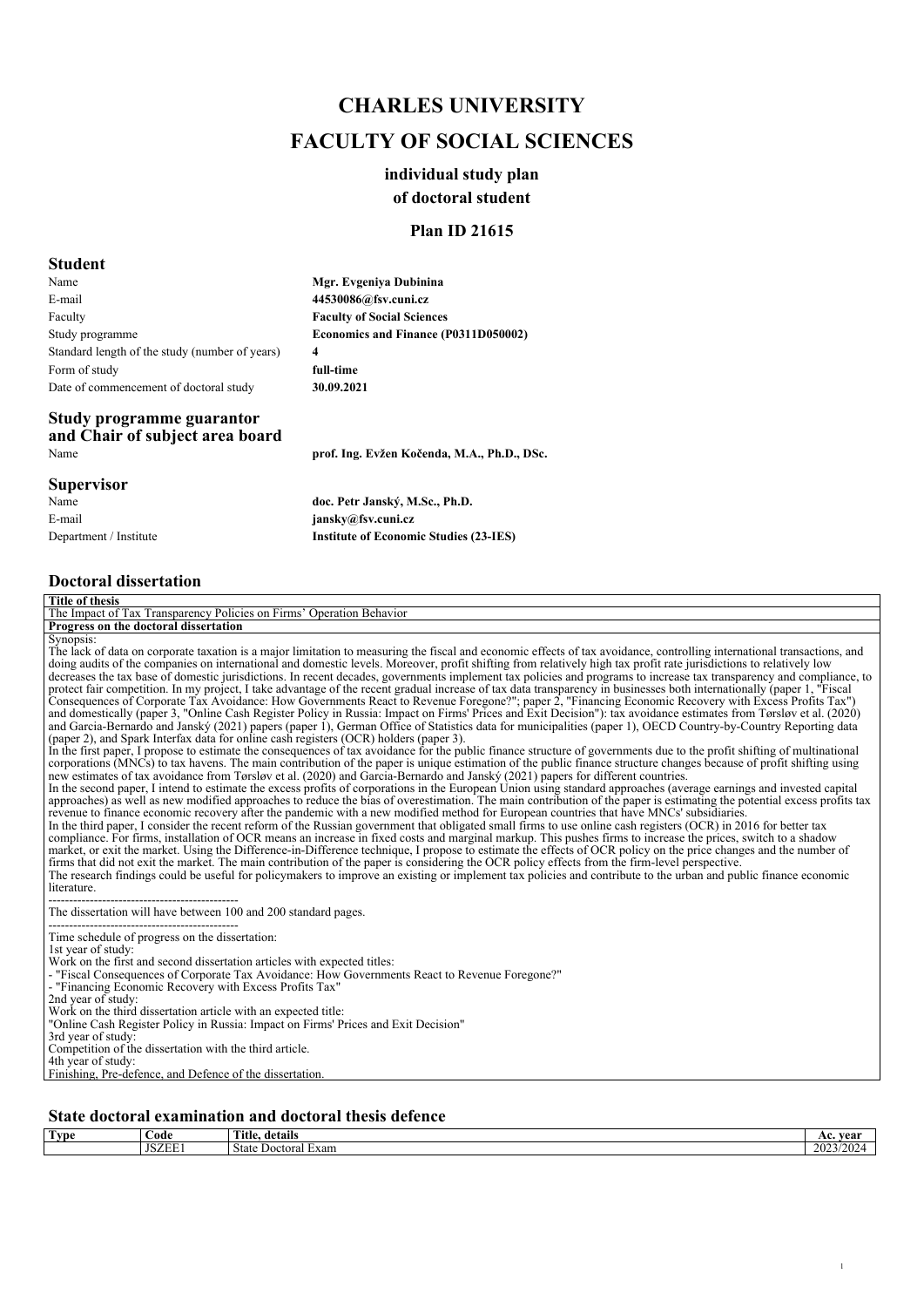| <b>Type</b>                         | Code   | Title, details                                  | vear<br>AC. |
|-------------------------------------|--------|-------------------------------------------------|-------------|
| Doctoral<br>dissertation<br>defence | JOBEE1 | $\sim$ $\sim$ $\sim$<br>Defence of Dissertation | 2024/2025   |

## *Course of study*

| 2022<br>examin<br>November.<br>Schedule <sub>u</sub><br>the<br>state<br>. doctoral ex<br>tion<br>l date |  |
|---------------------------------------------------------------------------------------------------------|--|
| 2023<br>Scheduled date of<br>the pre-<br>November<br>edefence.                                          |  |
| 2024<br>Scheduled<br>`the<br>Mav<br>dissertation:<br>, date<br>defence<br>of the                        |  |
|                                                                                                         |  |

## *Duties – study plan*

| <b>Type</b>               | Code          | Title, details                                                                                                                                                                                                                                                                                                                                                                                                                                                                                                                                                                                                                                                                                                                                                                                                                                                                                                         | Ac. year               |
|---------------------------|---------------|------------------------------------------------------------------------------------------------------------------------------------------------------------------------------------------------------------------------------------------------------------------------------------------------------------------------------------------------------------------------------------------------------------------------------------------------------------------------------------------------------------------------------------------------------------------------------------------------------------------------------------------------------------------------------------------------------------------------------------------------------------------------------------------------------------------------------------------------------------------------------------------------------------------------|------------------------|
| Course                    | <b>JED109</b> | Institutional Economics and Economic Policy I                                                                                                                                                                                                                                                                                                                                                                                                                                                                                                                                                                                                                                                                                                                                                                                                                                                                          | 2021/2022              |
| Course                    | <b>JED110</b> | Institutional Economics and Economic Policy II                                                                                                                                                                                                                                                                                                                                                                                                                                                                                                                                                                                                                                                                                                                                                                                                                                                                         | 2021/2022              |
| Course                    | <b>JED511</b> | Teaching Assistantship (Full) A                                                                                                                                                                                                                                                                                                                                                                                                                                                                                                                                                                                                                                                                                                                                                                                                                                                                                        | 2021/2022              |
| Course                    | <b>JED511</b> | Teaching Assistantship (Full) A                                                                                                                                                                                                                                                                                                                                                                                                                                                                                                                                                                                                                                                                                                                                                                                                                                                                                        | 2021/2022              |
| Course                    | <b>JED109</b> | Institutional Economics and Economic Policy I                                                                                                                                                                                                                                                                                                                                                                                                                                                                                                                                                                                                                                                                                                                                                                                                                                                                          | 2022/2023              |
|                           | JED110        | Institutional Economics and Economic Policy II                                                                                                                                                                                                                                                                                                                                                                                                                                                                                                                                                                                                                                                                                                                                                                                                                                                                         | 2022/2023              |
| Course                    |               |                                                                                                                                                                                                                                                                                                                                                                                                                                                                                                                                                                                                                                                                                                                                                                                                                                                                                                                        | 2022/2023              |
| Course                    | <b>JED511</b> | Teaching Assistantship (Full) A                                                                                                                                                                                                                                                                                                                                                                                                                                                                                                                                                                                                                                                                                                                                                                                                                                                                                        |                        |
| Course                    | <b>JED511</b> | Teaching Assistantship (Full) A                                                                                                                                                                                                                                                                                                                                                                                                                                                                                                                                                                                                                                                                                                                                                                                                                                                                                        | 2022/2023              |
| Course                    | <b>JED511</b> | Teaching Assistantship (Full) A                                                                                                                                                                                                                                                                                                                                                                                                                                                                                                                                                                                                                                                                                                                                                                                                                                                                                        | 2023/2024              |
| Course                    | <b>JED511</b> | Teaching Assistantship (Full) A                                                                                                                                                                                                                                                                                                                                                                                                                                                                                                                                                                                                                                                                                                                                                                                                                                                                                        | 2023/2024              |
| Course                    | <b>JED511</b> | Teaching Assistantship (Full) A                                                                                                                                                                                                                                                                                                                                                                                                                                                                                                                                                                                                                                                                                                                                                                                                                                                                                        | 2024/2025              |
| Course                    | <b>JED511</b> | Teaching Assistantship (Full) A                                                                                                                                                                                                                                                                                                                                                                                                                                                                                                                                                                                                                                                                                                                                                                                                                                                                                        | 2024/2025              |
| Grant                     | ---           | Grant activities<br>Application to the Grant Agency of the UK competition with an expected topic "Corporate Taxation and<br>Transparency: Evidence from New International and Domestic Data Sources". In case my project will not be<br>accepted for financing, I will submit a new application in subsequent years of study.<br>Application to the Grant Agency of the UK competition with an expected topic "Corporate Taxation and<br>Transparency: Evidence from New International and Domestic Data Sources". In case my project will not be<br>accepted for financing, I will submit a new application in subsequent years of study.                                                                                                                                                                                                                                                                             | 2021/2022              |
| Publication               | ---           | Financing Economic Recovery with Excess Profits Tax (IES WP publication)<br>Publication of an IES WP with an expected title "Financing Economic Recovery with Excess Profits Tax". This<br>WP will be a joint work with my supervisor Petr Janský and Javier Garcia-Bernardo (Utrecht University).                                                                                                                                                                                                                                                                                                                                                                                                                                                                                                                                                                                                                     | 2021/2022              |
| Publication               | ---           | Fiscal Consequences of Corporate Tax Avoidance: How Governments React to Revenue Foregone? (IES WP                                                                                                                                                                                                                                                                                                                                                                                                                                                                                                                                                                                                                                                                                                                                                                                                                     | 2021/2022              |
|                           |               | publication)<br>Submission of the paper to the IES WP series with an expected title "Fiscal Consequences of Corporate Tax<br>Avoidance: How Governments React to Revenue Foregone?".                                                                                                                                                                                                                                                                                                                                                                                                                                                                                                                                                                                                                                                                                                                                   |                        |
| Training                  | ---           | Methodological seminar for PhD students<br>In the 1st year of study, I will attend a methodological seminar for teaching.                                                                                                                                                                                                                                                                                                                                                                                                                                                                                                                                                                                                                                                                                                                                                                                              | 2021/2022              |
| Other                     | ---           | BT and MT refereeing<br>I will serve as an opponent of Bachelor's and Master's thesis.                                                                                                                                                                                                                                                                                                                                                                                                                                                                                                                                                                                                                                                                                                                                                                                                                                 | 2021/2022              |
| Other                     | ---           | Defenses<br>In each academic year, I visit at least 50% of the defenses or at least 7 defenses, whatever is lower.                                                                                                                                                                                                                                                                                                                                                                                                                                                                                                                                                                                                                                                                                                                                                                                                     | 2021/2022              |
| Other                     | ---           | Study documents                                                                                                                                                                                                                                                                                                                                                                                                                                                                                                                                                                                                                                                                                                                                                                                                                                                                                                        | 2021/2022              |
|                           |               | Till May 31 of this academic year, I delivered my "Annual assessment of fulfilling the ISP" + "Supplement", in<br>which I further specify the intended course<br>of my doctoral studies over the next academic year. In case of termination/study interruption, I will fill in the<br>required documents ("Annual assessment of fulfilling the ISP" + "Supplement" for the next academic year) within<br>a month from the end of my study interruption period.                                                                                                                                                                                                                                                                                                                                                                                                                                                         |                        |
| Publication               | ---           | Financing Economic Recovery with Excess Profits Tax (Scopus submission)                                                                                                                                                                                                                                                                                                                                                                                                                                                                                                                                                                                                                                                                                                                                                                                                                                                | 2022/2023              |
|                           |               | Submission to a foreign journal listed in the Scopus database with an expected title "Financing Economic<br>Recovery with Excess Profits Tax". I plan to submit the paper to top field journals such as Journal of Public<br>Economics or Journal of International Economics, or field journals such as International Tax and Public Finance,<br>Review of International Economics                                                                                                                                                                                                                                                                                                                                                                                                                                                                                                                                     |                        |
| Publication               | ---           | Fiscal Consequences of Corporate Tax Avoidance: How Governments React to Revenue Foregone? (Scopus                                                                                                                                                                                                                                                                                                                                                                                                                                                                                                                                                                                                                                                                                                                                                                                                                     | 2022/2023              |
|                           |               | submission)<br>Submission to a foreign journal listed in the Scopus database with an expected title "Fiscal Consequences of<br>Corporate Tax Avoidance: How Governments React to Revenue Foregone?". I plan to submit the paper to the top<br>journals in the fields of Public and Development Economics: some of the top journals in Economics such as the<br>American Economic Review, Review of Economic Studies either another top general-interest economics journals<br>outside the top five such as Review of Economics and Statistics, American Économic Journal: Economic Policy,<br>IMF Economic Review or top field journals such as Journal of Public Economics or Journal of International<br>Economics, or field journals such as International Tax and Public Finance, Review of International Economics.                                                                                               |                        |
| Publication               | ---           | Online Cash Register Policy in Russia: Impact on Firms; Prices and Exit Decision (IES WP publication)<br>Submission to the IES WP series with an expected title "Online Cash Register Policy in Russia: Impact on Firms;<br>Prices and Exit Decision".                                                                                                                                                                                                                                                                                                                                                                                                                                                                                                                                                                                                                                                                 | 2022/2023              |
| Publication<br>Conference | ---<br>---    | Online Cash Register Policy in Russia: Impact on Firms; Prices and Exit Decision (Scopus Submission)<br>Submission to a foreign journal listed in the Scopus database with an expected title "Online Cash Register Policy<br>in Russia: Impact on Firms; Prices and Exit Decision". I plan to submit the paper to the top journals in the fields<br>of Public and Development Economics: some of the top journals in Economics such as the American Economic<br>Review, Review of Economic Studies either another top general-interest economics journals outside the top five<br>such as Review of Economics and Statistics, American Economic Journal: Economic Policy, IMF Economic<br>Review or top field journals such as Journal of Public Economics or Journal of International Economics, or field<br>journals such as International Tax and Public Finance, Review of International Economics.<br>Conferences | 2022/2023<br>2024/2025 |
|                           |               | By the end of the 4th year of study, I will actively participate in at least two international scientific conferences.                                                                                                                                                                                                                                                                                                                                                                                                                                                                                                                                                                                                                                                                                                                                                                                                 |                        |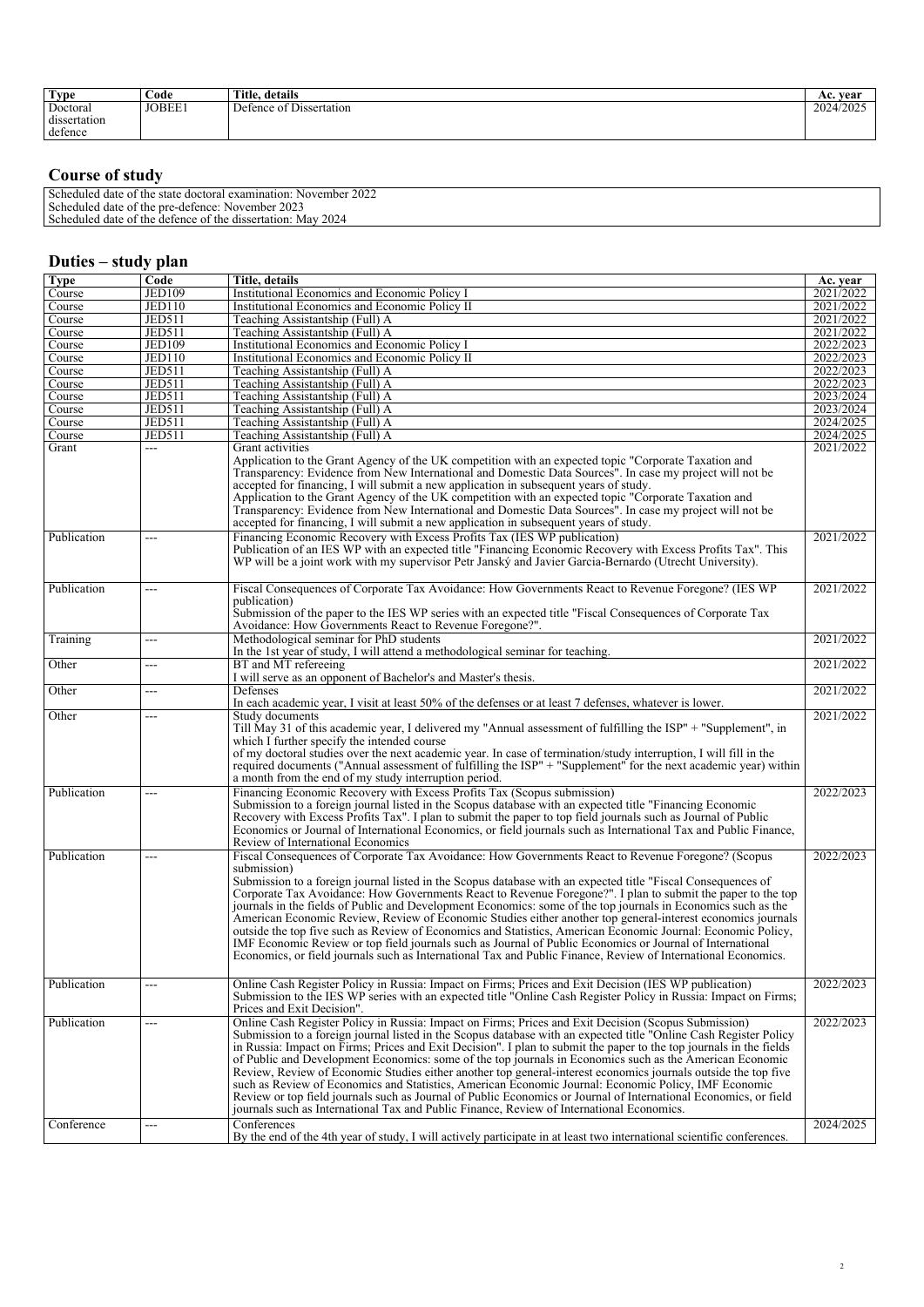### *Duties specific for the field of study*

*Publications and other study obligations required for admission to the state doctoral examination: By the end of the 3rd year I enroll for the state doctoral exam (SDE) so that I pass the SDE not later than by the end of the 4th year. Not later than two months before the SDE I deliver all materials demonstrating compliance with the conditions for admission to the SDE. These conditions are: - Having published or accepted for publication one scientific article (in that case I attach the postprint or a well verifiable confirmation of acceptance for publication) in a scientific journal included in the Scopus database (or in a journal with a non¬zero impact factor from SSCI, SCI databases). If an article for SDE is published in a journal with an Article Influence Score (AIS) of less than 0.1, the relevant committee will assess the quality of the article (using the three-year average AIS at the time the article is accepted for publication; if this is not available two-year average or current AIS is used). In addition, at least one scientific article in a series of at least IES Working Papers Series quality (in that case I submit a request to the chairman of the Doctoral Council for consideration). An alternative condition for publication duty is one research article published or accepted for publication in a scientific journal with a score of at least "B" according to the internal methodology of measuring the quality of scientific journals at IES FSV UK (see Director's Measure 1/2016 "Research" and the document Journal Evaluation at IES FSV UK). Only articles accepted for publication when the student studies the PhD at the IES will fulfil this condition. All articles must be affiliated to IES FSV UK. Only articles in Economics, Finance and closely related fields will be accepted. - One successful grant activity as the principal investigator or two unsuccessful grant activities (where in at least one of the grant activities I have to be the main researcher and not only a co-researcher) in the framework of the GA UK grant competition (i.e. according to the rules set by the Doctoral Council). - Four semesters of completed doctoral seminars.*

- *Four "Teaching Assistantships" (TA) in at least two different classes.*
- *Completion of a methodology teaching seminar for doctoral students.*
- *Fulfillment of the special requirements of the Doctoral Council (if there are any).*

#### *Publication and study obligations required for admission to the defense:*

- *At the time of submission of my application to the pre-defense and defense I commit myself to have:*
- *Passed the state doctoral examination.*

*- One research article published or accepted for publication in a scientific journal with a score of at least "B" according to the internal methodology for measuring the quality of scientific journals at IES FSV UK (see Director's Measure 1/2016 "Research" and Journal Evaluation at IES FSV UK). Alternatively, at least two articles published or accepted for publication in scientific journals included in the Scopus database or in scientific journals with non-zero impact factor from the SSCI and SCI databases. If an article for defense is published in a journal with an Article Influence Score (AIS) of less than 0.1, the relevant committee will assess the quality of the article (using the three-year average AIS at the time the article is accepted for publication; if this is not available two-year average or current AIS is used). These articles do not have to be part of the dissertation thesis. Only articles accepted for publication when the student studies the PhD at the IES will fulfil this condition. All articles must be affiliated to IES FSV UK. Only articles in Economics, Finance and closely related fields will be accepted.*

- Eight "Teaching Assistantships" (TAs) in at least two different classes.<br>At the time of submission of my application to the pre-defense, I commit myself to have the dissertation thesis at least in the following form:

*- At least one dissertation article is fully finished (the supervisor approved the final version as a dissertation chapter), the second article is almost finished (the student processed the last supervisor's comments and awaits its approval) and the third article is elaborated. The elaborated article has at least a clear structure, methodology, goal of the research and a significant work has already been done.*

#### *BT and MT opponency:*

*Throughout the entire duration of my study I will serve as an opponent of Bachelor's and Master's theses.*

#### *Methodology teaching seminar for PhD students:*

*I will participate at a methodology teaching seminar for first year PhD students during the 1st year. If the seminar was not attended within the course of the first year, I will attend the seminar during the 2nd year.*

#### *Defenses:*

*I commit myself to attend doctoral defenses with the minimum average attendance of 50% during the whole period of my study. In each academic year I visit at least 50% of the defenses. I am aware that participation at defenses of less than 50% may lead to a reduction of my evaluation by the Doctoral council at the end of each academic year.*

#### *Study documents:*

*Till May 31 of each academic year, I deliver my "Annual assessment of fulfilling the ISP" + "Supplement", in which I further specify the intended course of my doctoral studies in the next academic year. In case of terminating my study interruption I will fill in the required documents ("Annual assessment of fulfilling the ISP" + "Supplement" for the next academic year) within a month from the end of my study interruption period.*

#### *Obligations in case of a study stay:*

*In case of a study visit/stay, I will apologize in advance to the coordinator of dissertation defenses so that my absence could be excused. I will also in advance send a request to the Doctoral Council for possible consideration of study requirements, which I plan to fulfil during my visit/stay.*